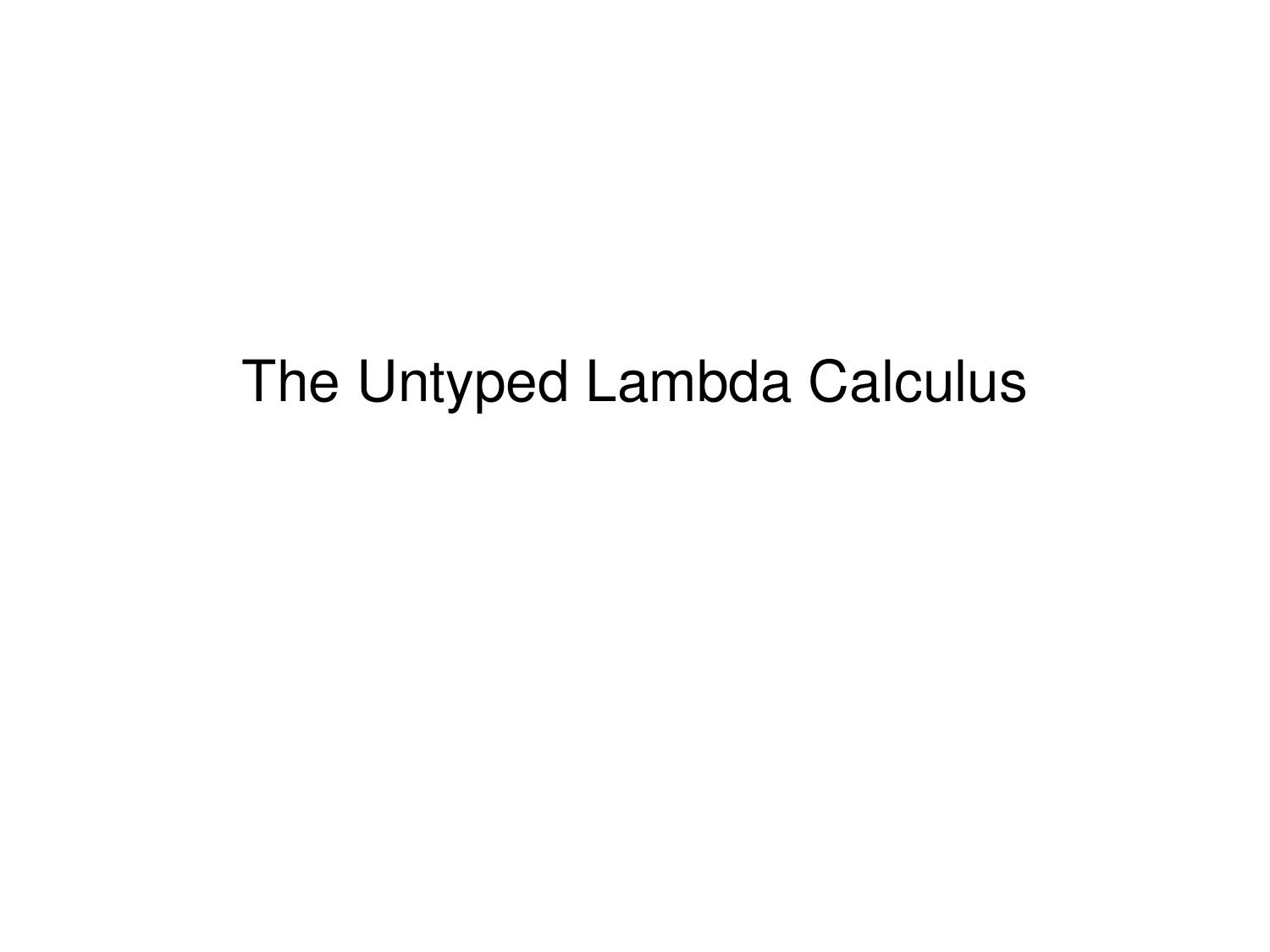Alonzo Church (1903 - 1995)

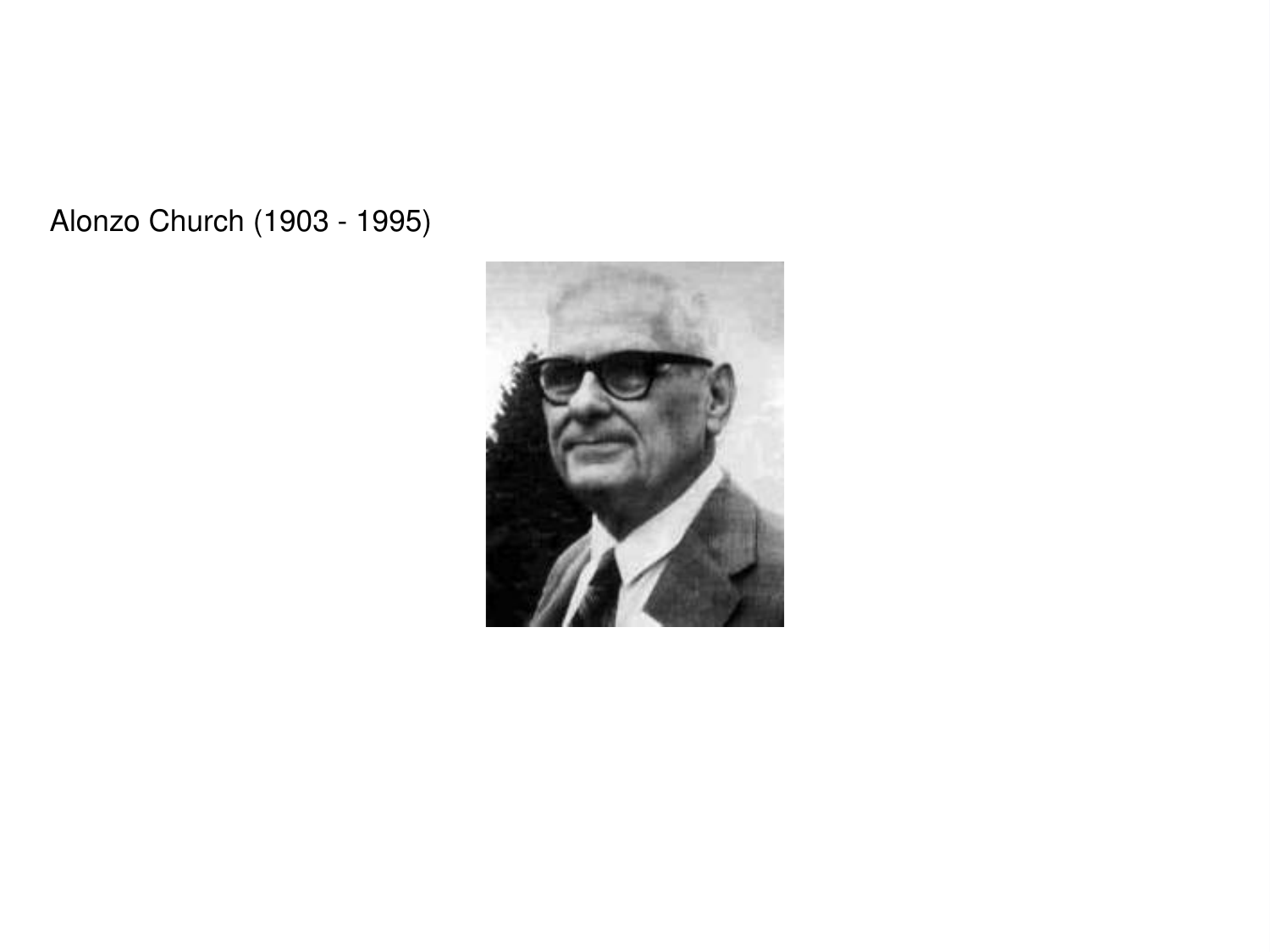Grammar for terms:

$$
t, u, v ::= x \quad \text{(variable)} \quad |
$$
  
\n
$$
t u \quad \text{(application)} \quad |
$$
  
\n
$$
\lambda x.t \quad \text{(abstraction)}
$$

### **Notation :**

Application is left-associative so that  $t_1$   $t_2$  ...  $t_n$  means  $(\ldots (t_1 t_2) \ldots t_n)$ .  $\lambda x_1 \ldots x_n$ *t* means  $\lambda x_1 \ldots \lambda x_n$ *t*.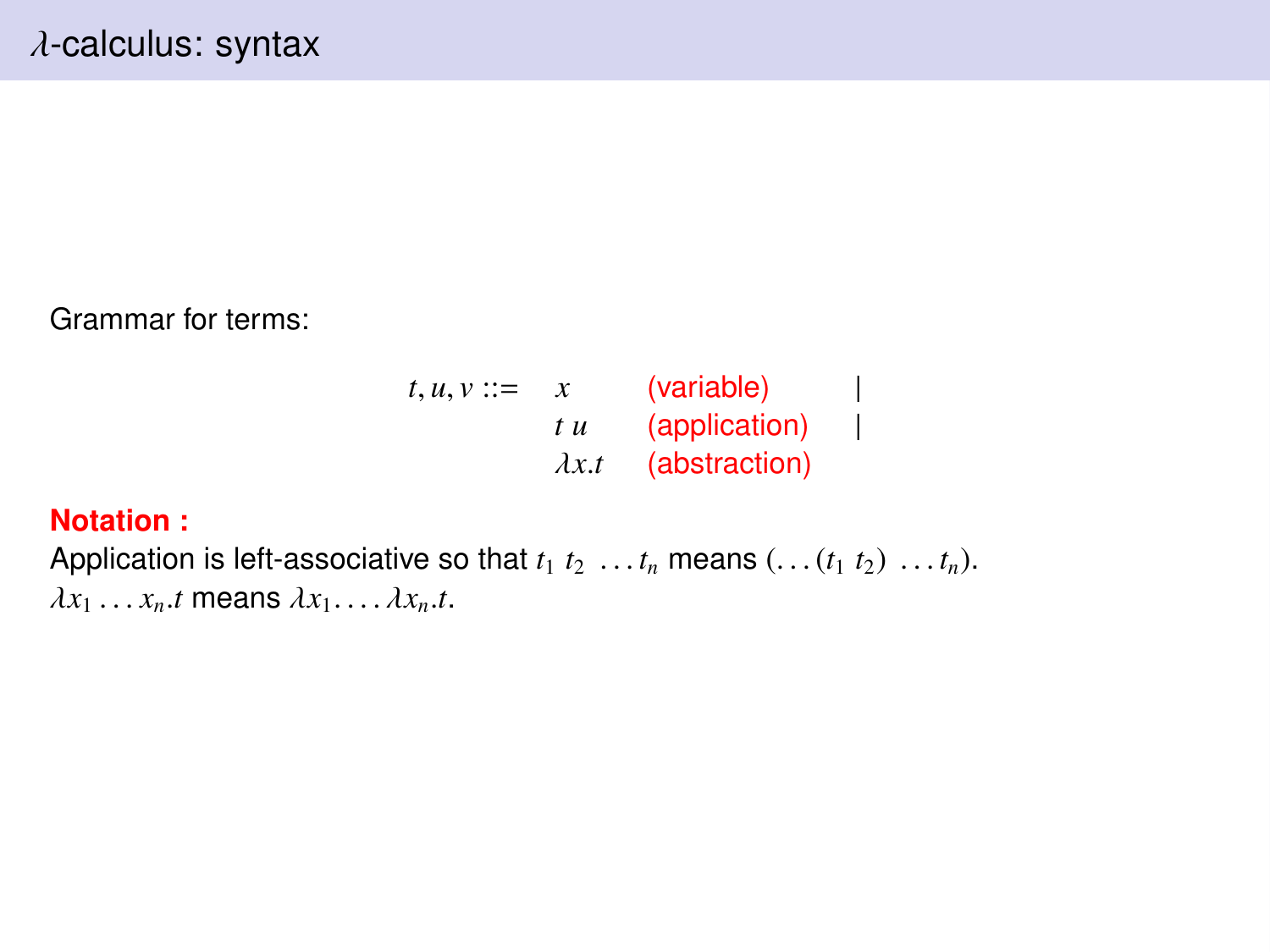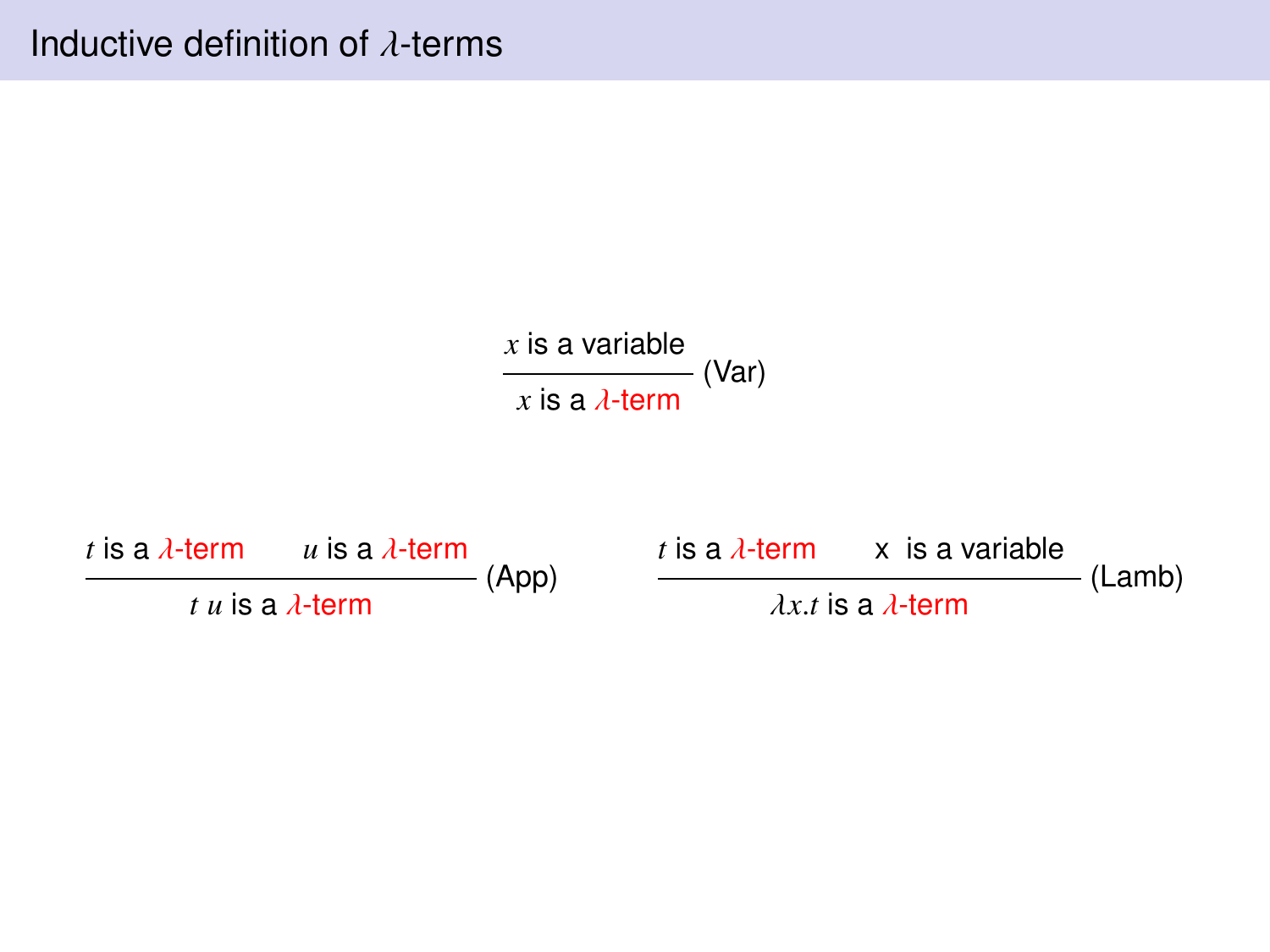- *size* $(x) := 1$
- *size*(*uv*) := 1 + *size*(*u*) + *size*(*v*)
- *size*( $\lambda x.u$ ) := 1 + *size*( $u$ )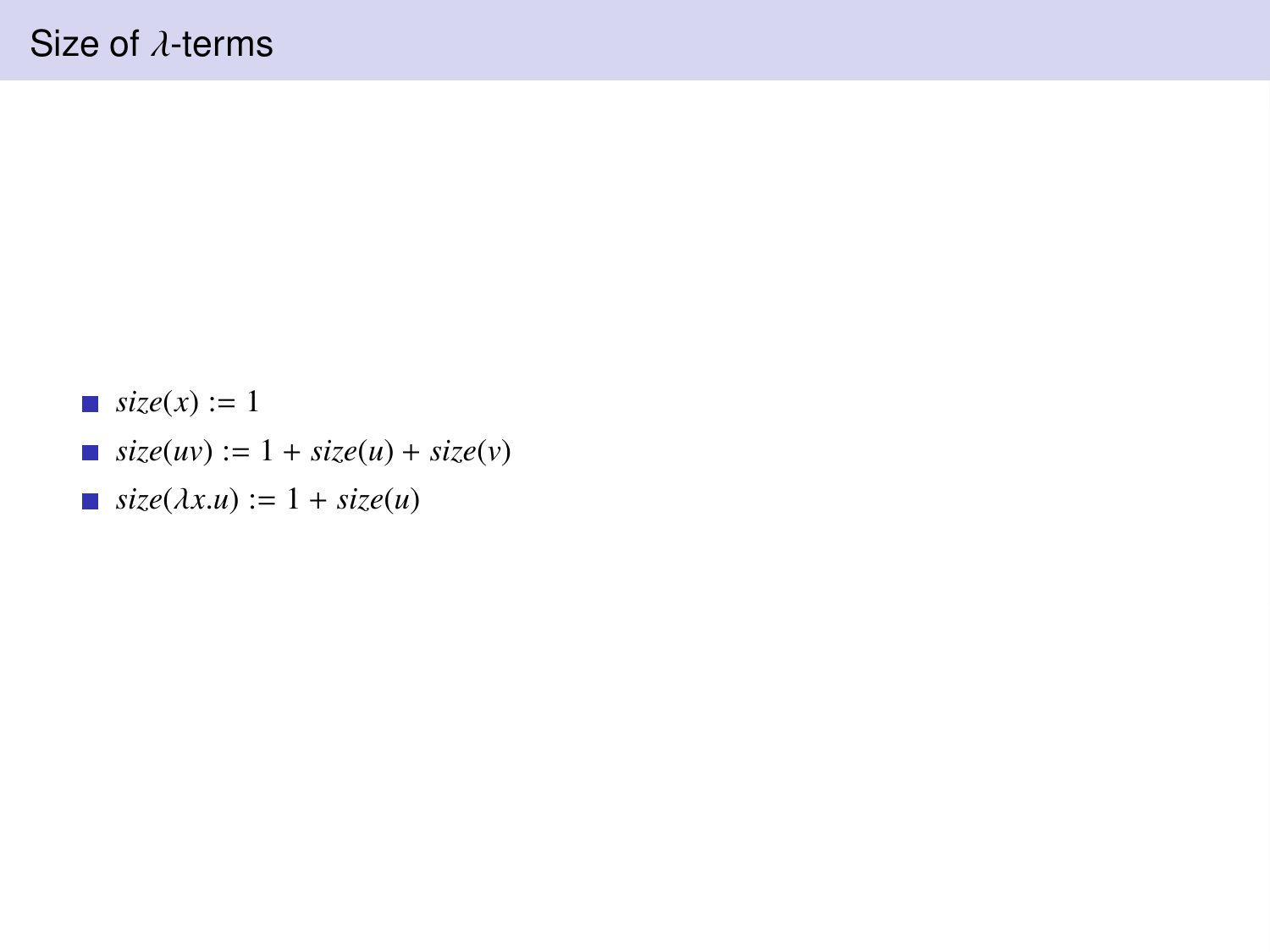#### λ*x*.(*<sup>z</sup> <sup>x</sup> <sup>y</sup>* (λ*z*.*<sup>z</sup> <sup>y</sup>*))

The set of free and bound variables are defined as follows

| $\mathbf{fv}(x)$           | $:=$ | $\{x\}$                              | $\mathbf{bv}(x)$           | $:=$ | $\emptyset$                          |
|----------------------------|------|--------------------------------------|----------------------------|------|--------------------------------------|
| $\mathbf{fv}(t \ u)$       | $:=$ | $\mathbf{fv}(t) \cup \mathbf{fv}(u)$ | $\mathbf{bv}(t \ u)$       | $:=$ | $\mathbf{bv}(t) \cup \mathbf{bv}(u)$ |
| $\mathbf{fv}(\lambda x.t)$ | $:=$ | $\mathbf{fv}(t) \setminus \{x\}$     | $\mathbf{bv}(\lambda x.t)$ | $:=$ | $\mathbf{bv}(t) \cup \{x\}$          |

But for  $t = x (\lambda x.x)$ 

$$
\mathbf{fv}(x \, (\lambda x.x)) = \{x\} = \mathbf{bv}(x \, (\lambda x.x))
$$

A term is closed iff  $f**v**(*t*) =  $\emptyset$ .$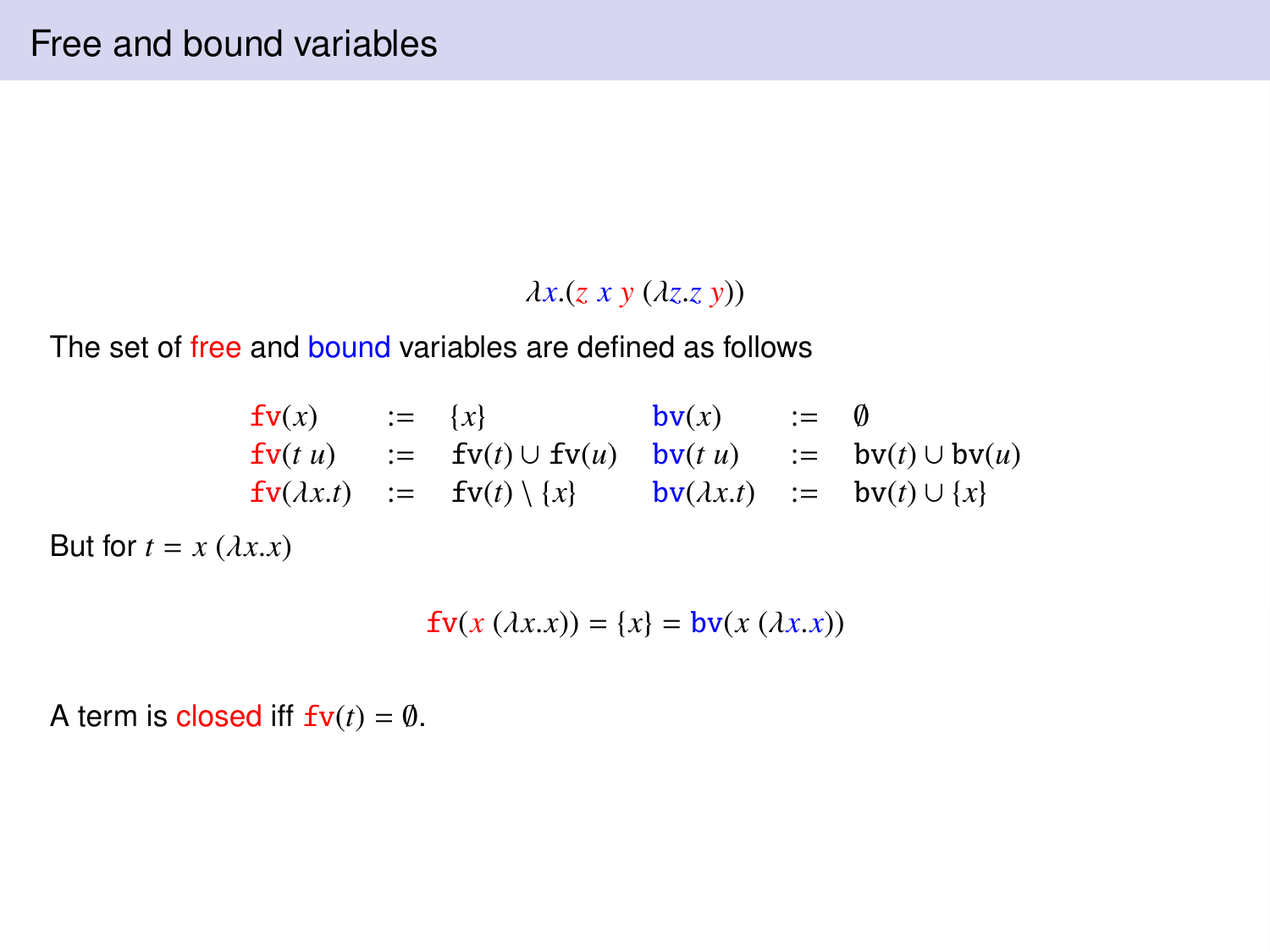The relation  $=$ <sub>α</sub>, usually called renaming or alpha-conversion, is inductively defined as:

| y is a fresh variable                     | $t = \alpha t'$              | $t = \alpha t'$ | $u = \alpha u'$ |
|-------------------------------------------|------------------------------|-----------------|-----------------|
| $\lambda x.t =_{\alpha} \lambda y.t[x y]$ | $\lambda x.t = \lambda x.t'$ |                 | t $u = u'$ u'   |

where the operation  $t[x\$ \gamma] denotes the replacement of all the free occurrences of *x* in *t* by a fresh variable *y*. Formally,

| $x[x\ y]$                      | $:= v$ |                       |            |
|--------------------------------|--------|-----------------------|------------|
| z[x y]                         | $:=$   | $\overline{z}$        | $x \neq z$ |
| $(t u)[x \setminus y]$         |        | $:=$ $t[x\ y]u[x\ y]$ |            |
| $(\lambda x.t)[x \setminus y]$ | $:=$   | $\lambda x.t$         |            |
| $(\lambda z.t)[x \setminus y]$ |        | $:= \lambda z.t[x y]$ | $x \neq z$ |
|                                |        |                       |            |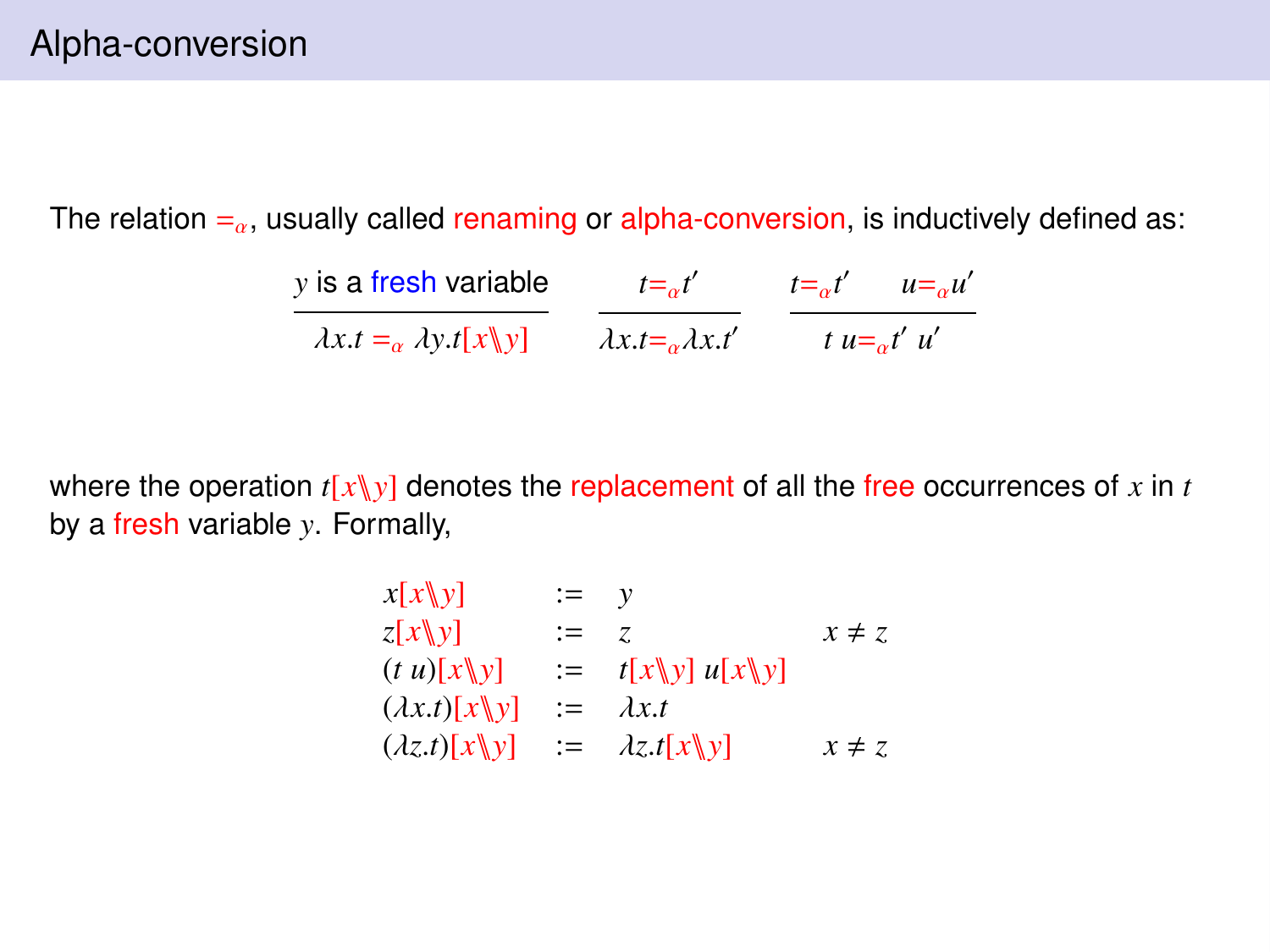$$
\lambda x.(\lambda x.x z) =_{\alpha} \lambda y.(\lambda x.x z) =_{\alpha} \lambda y.(\lambda y.y z)
$$

$$
x (\lambda x.x) =_{\alpha} x (\lambda z.z)
$$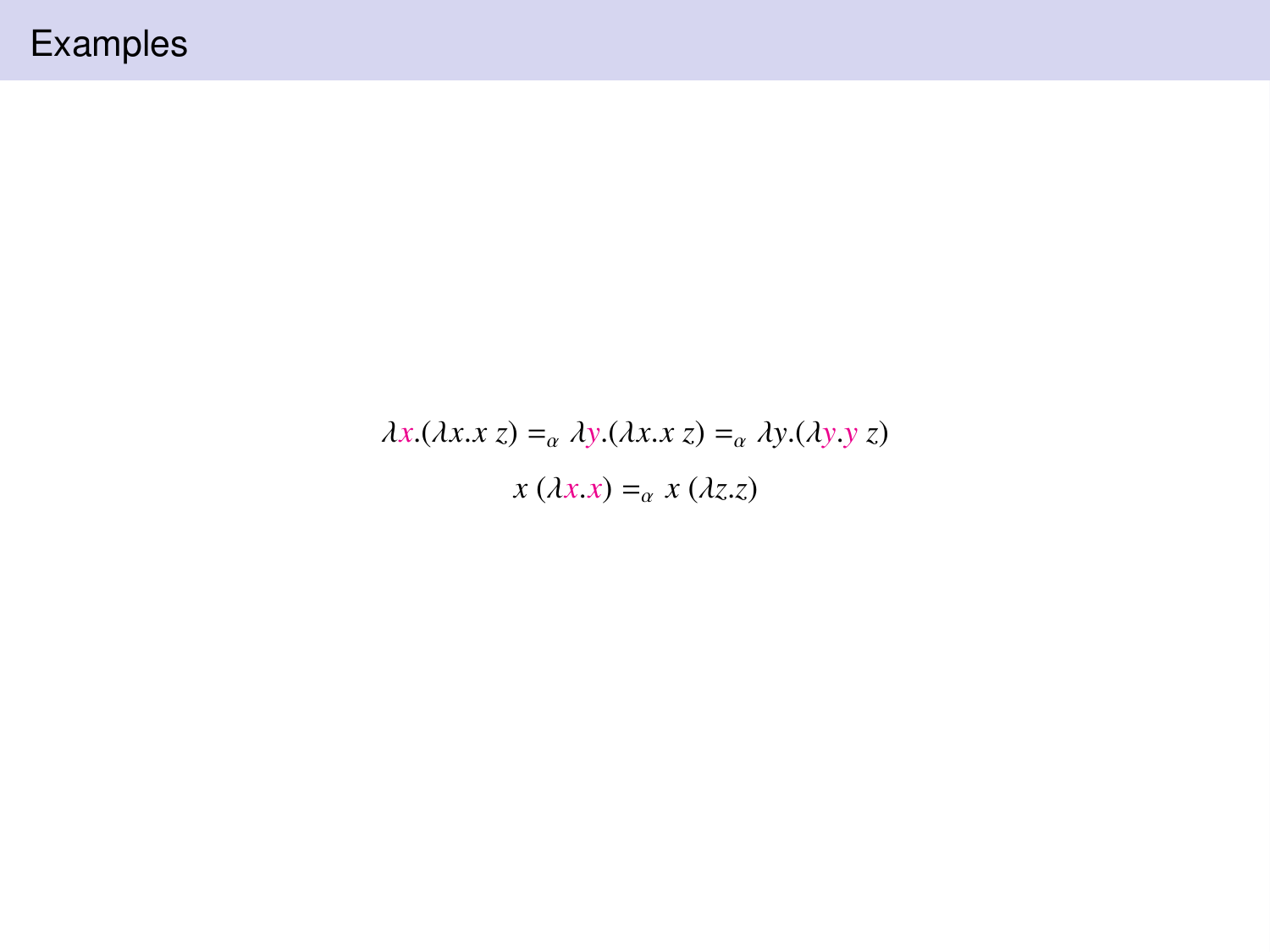From now on we assume the following variable convention:

- **1** No variable is both free and bound.
- <sup>2</sup> Bound variables have all different names.

# Example

 $x (\lambda z. z)$  is OK,  $x (\lambda x. x)$  is not OK,  $\lambda x. \lambda y. x z$  is OK but  $\lambda x. \lambda x. x z$  is not OK.

# Theorem

For every  $\lambda$ -term *t* there is  $\lambda$ -term *u* verifying the Barendregt convention such that  $t = \alpha$  *u*.

Indeed,  $x (\lambda x.x) =_{\alpha} x (\lambda z.z)$  and  $\lambda x.\lambda x.x =_{\alpha} \lambda y.\lambda x.x z$ .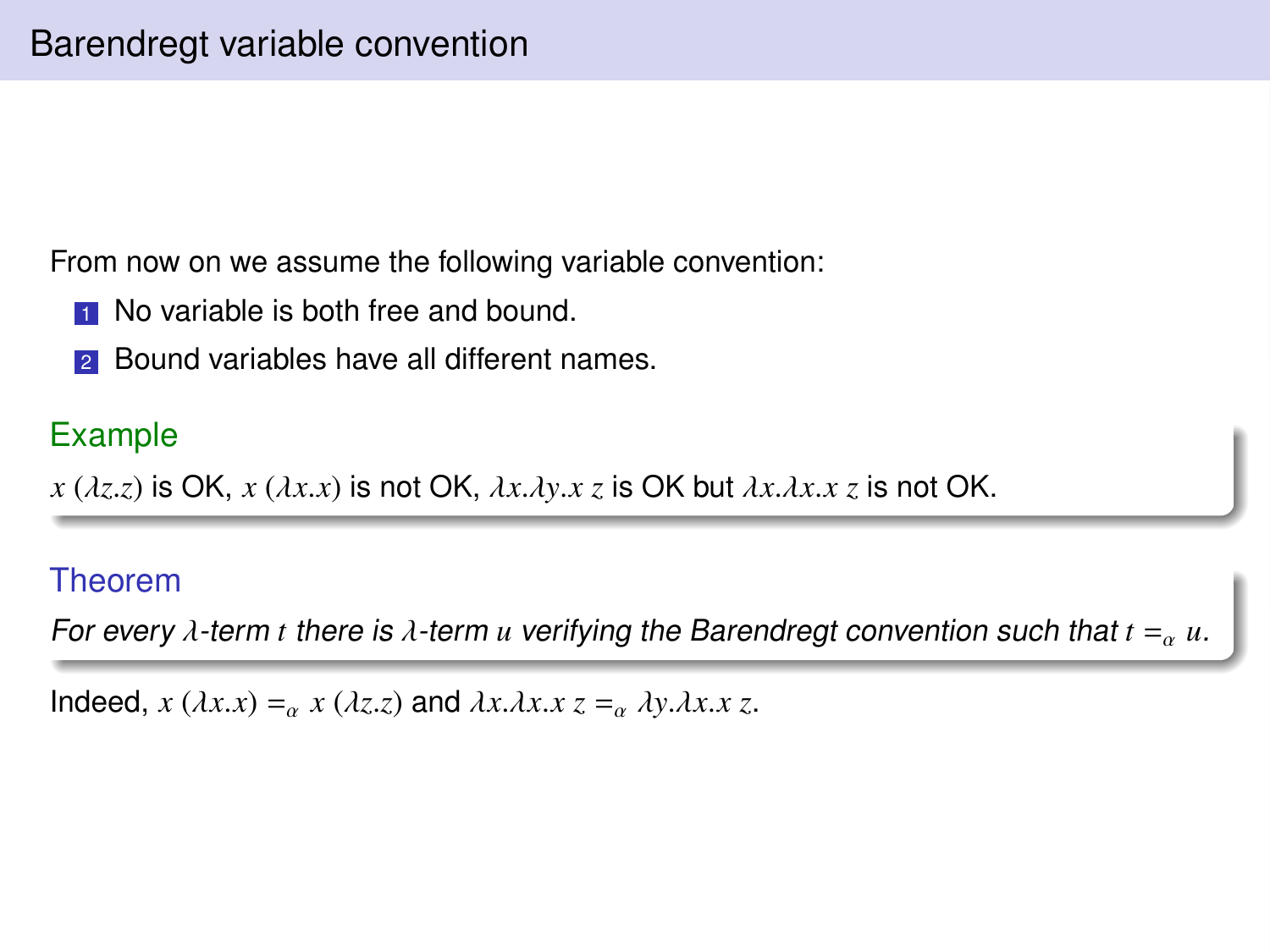A one-step  $\beta$ -reduction is given inductively by

|                                         | $t \rightarrow_{\beta} t'$                     |  |
|-----------------------------------------|------------------------------------------------|--|
| $(\lambda x.t) u \rightarrow_B t\{x\}u$ | $\lambda x.t \rightarrow_{\beta} \lambda x.t'$ |  |
| $t \rightarrow_{\beta} t'$              | $u \rightarrow_{\beta} u'$                     |  |
| $t u \rightarrow_{\beta} t' u$          | $t u \rightarrow_B t u'$                       |  |

What is exactly  $\{\ \cdot\ \}$ ?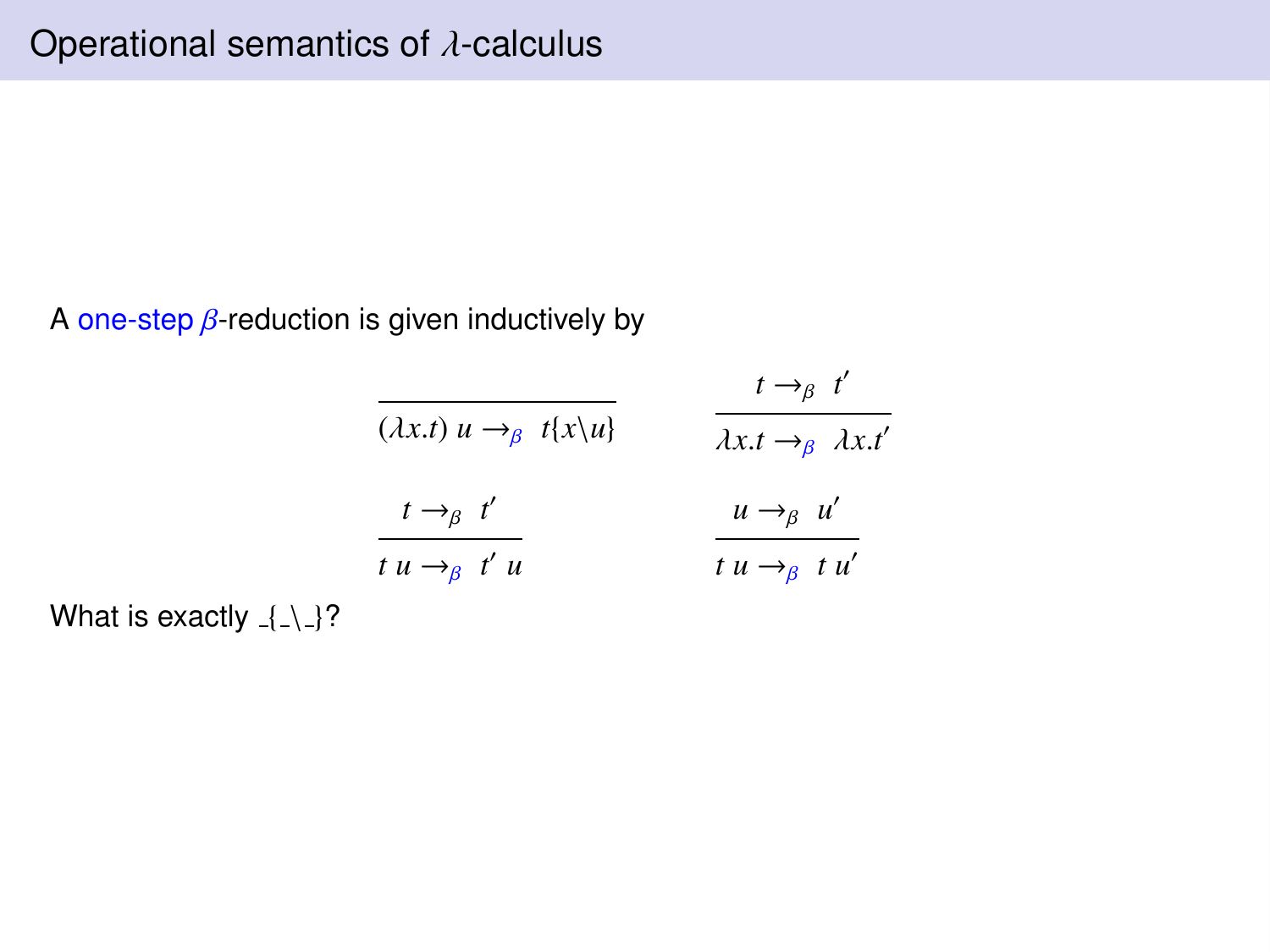# $(\lambda x.(\lambda y.x)) y \rightarrow_{\beta} (\lambda y.x)(x\ y) = \lambda y.y$ **Incorrect**

 $(\lambda x.(\lambda y.x))$   $y =_{\alpha} (\lambda x.(\lambda z.x))$   $y \rightarrow_{\beta} (\lambda z.x)(x\backslash y) = \lambda z.y$ **Correct**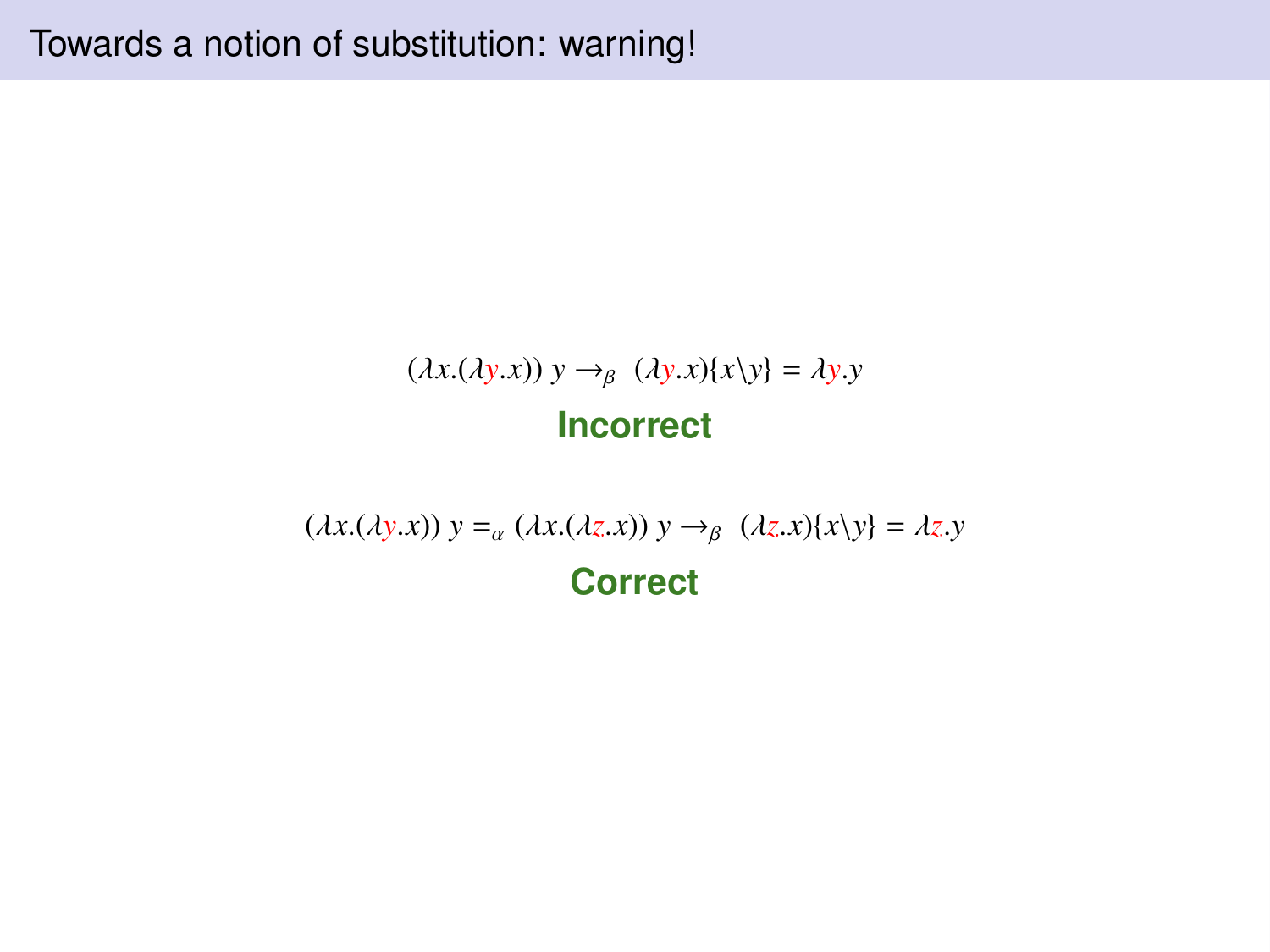$t\{x/u\}$  means replace all the free occurrences of x in t by u. This operation is defined modulo  $\alpha$ -conversion as follows:

> $x\{x/u\}$  := *u*  $y\{x/u\}$  := *y* if  $x \neq y$  $(\lambda y.\nu){x/u}$  :=  $\lambda y.\nu{x/u}$  if  $x \neq y$  and  $y \notin f\nu(u)$  (no capture holds)  $(t \nu)\{x/u\}$  :=  $(t\{x/u\} \nu\{x/u\})$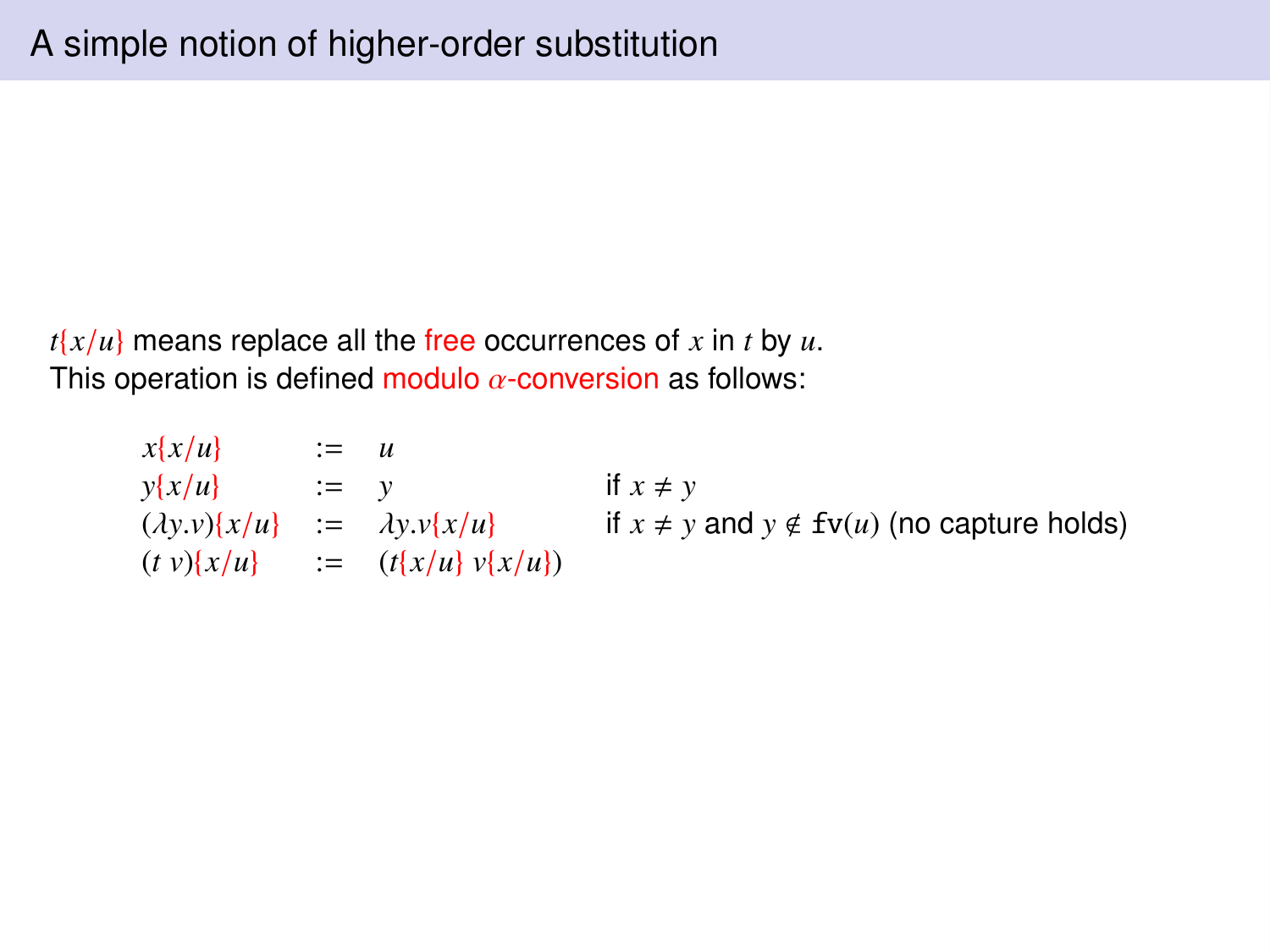$$
(\lambda x.\lambda f.x f y) (\lambda z.z) (\lambda w.w w) \rightarrow_{\beta}
$$
  
\n
$$
(\lambda f.x f y) \{x \lambda z.z \} (\lambda w.w w) = (\lambda f.(\lambda z.z) f y) (\lambda w.w w) \rightarrow_{\beta}
$$
  
\n
$$
(\lambda f.f y) (\lambda w.w w) \rightarrow_{\beta}
$$
  
\n
$$
(\lambda f.f y) (\lambda w.w w) \rightarrow_{\beta}
$$
  
\n
$$
(\lambda w.w w) y \rightarrow_{\beta}
$$
  
\n
$$
(\lambda w.w w) y \rightarrow_{\beta}
$$
  
\n
$$
(\lambda w w) \{w \} \} =
$$
  
\n
$$
(\lambda y y)
$$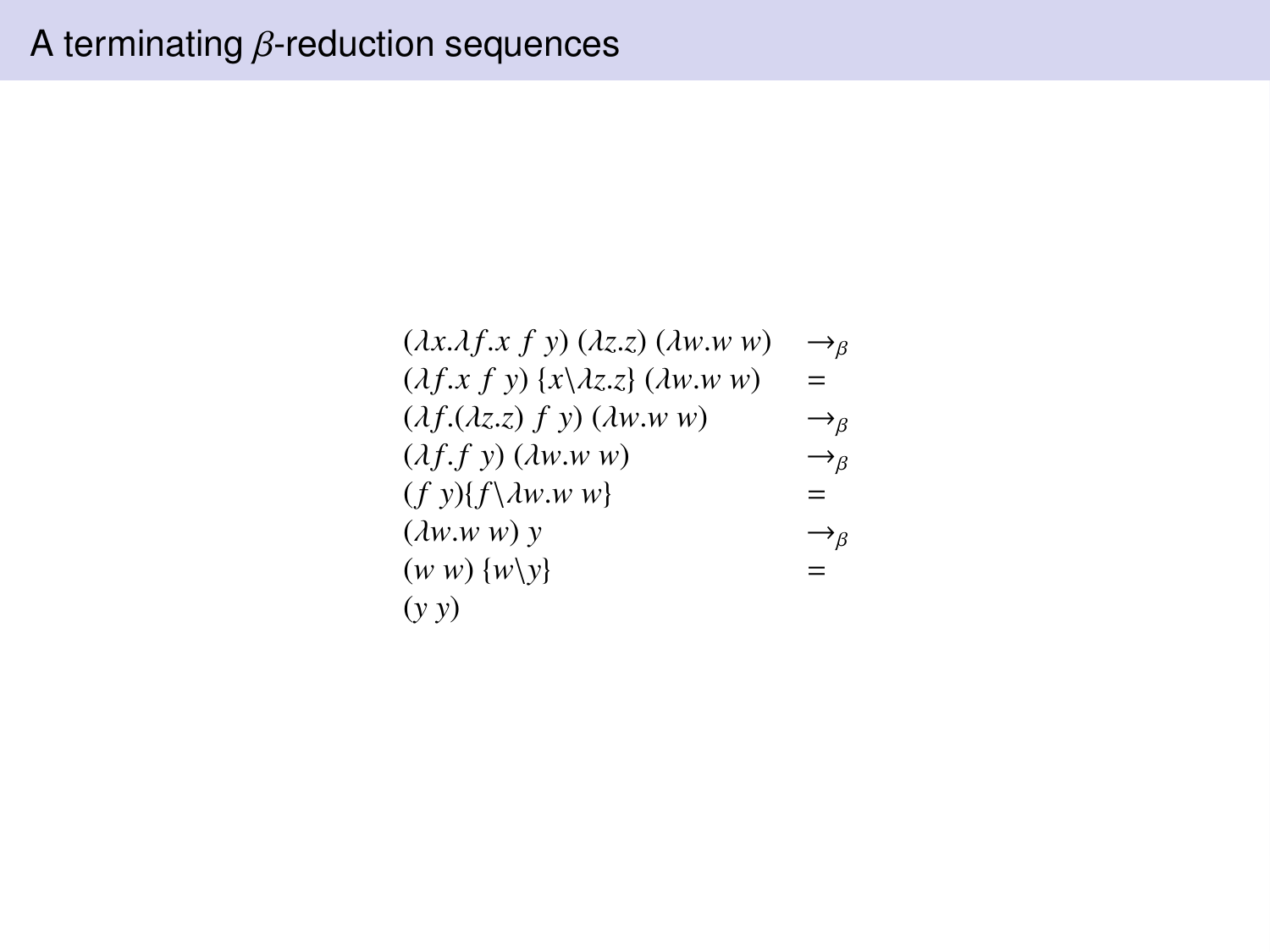Let  $\Delta_f = \lambda x.f(x x)$ .

$$
\Delta_f \Delta_f \longrightarrow g
$$
\n
$$
(f (x x))(x \Delta_f) = f (\Delta_f \Delta_f) \longrightarrow g
$$
\n
$$
f (f (x x))(x \Delta_f) = f (f (\Delta_f \Delta_f)) \longrightarrow g
$$
\n
$$
\vdots
$$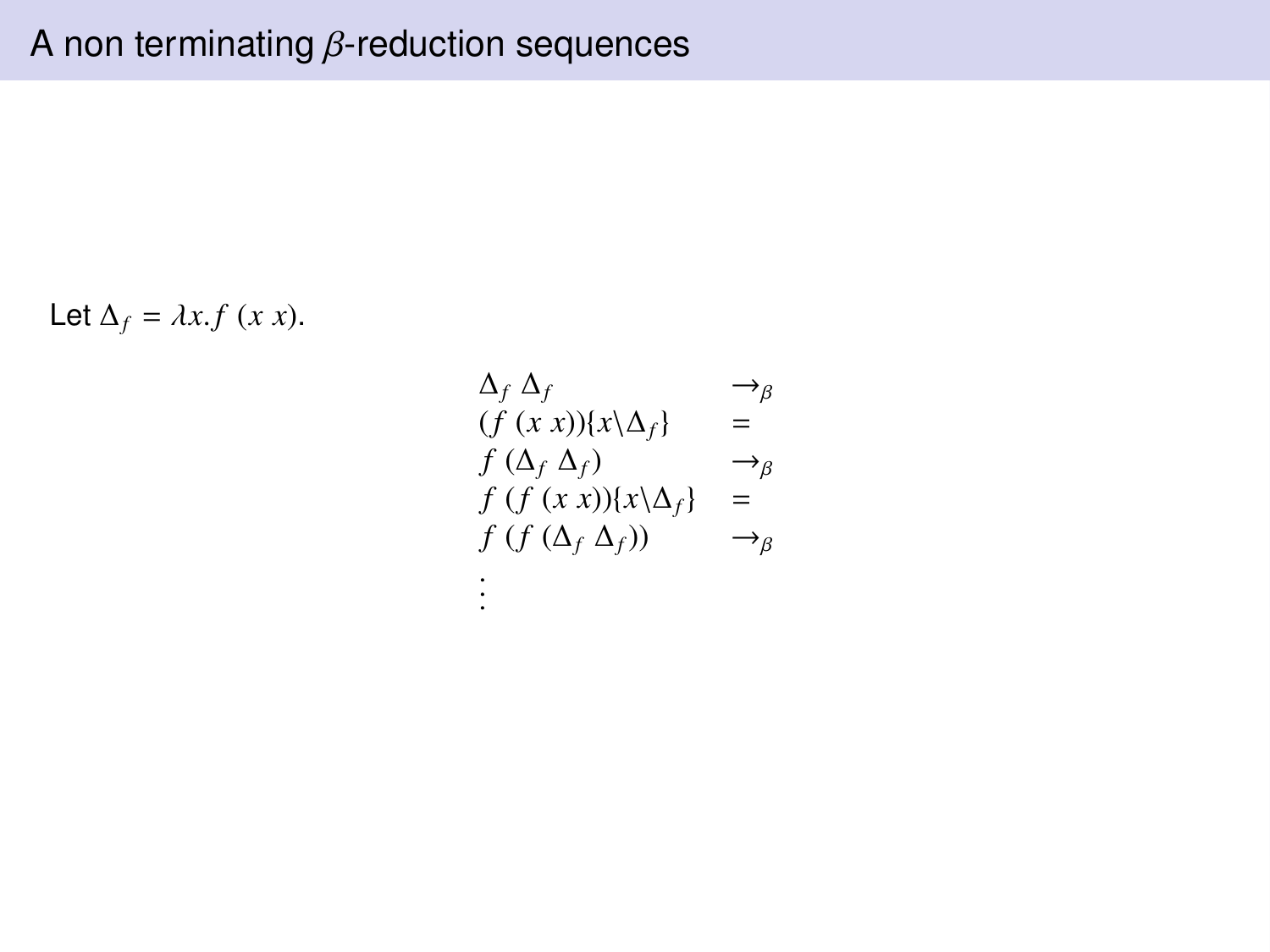- Arithmetic.
- **Booleans.**
- Recursion.
- The  $\lambda$ -calculus is Turing complete.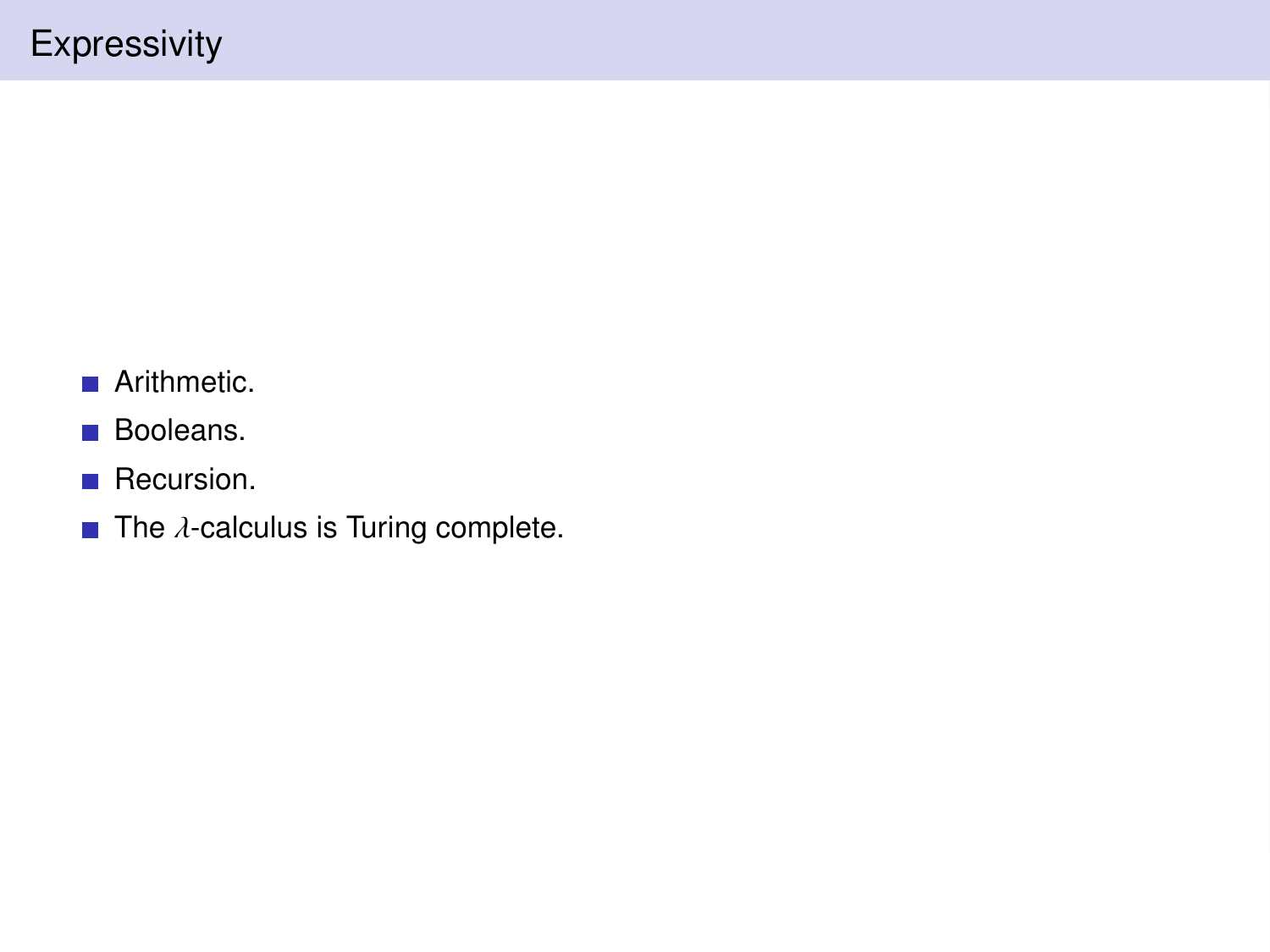**[Free variables decrease]** If  $t \rightarrow_\beta t'$ , then  $f v(t) \supseteq f v(t')$ .

### Example

In  $t_0 = (\lambda x.x)(\lambda z.zz) \rightarrow_\beta \lambda z.zz = t_1$  we have  $\emptyset = \textbf{fv}(t_0) = \textbf{fv}(t_1) = \emptyset$ . In *t*<sub>0</sub> = (λ*x.y*)(*zz*) →<sub>β</sub> *y* = *t*<sub>1</sub> we have {*y*,*z*} = **fv**(*t*<sub>0</sub>) ⊇ **fv**(*t*<sub>1</sub>) = {*y*}.